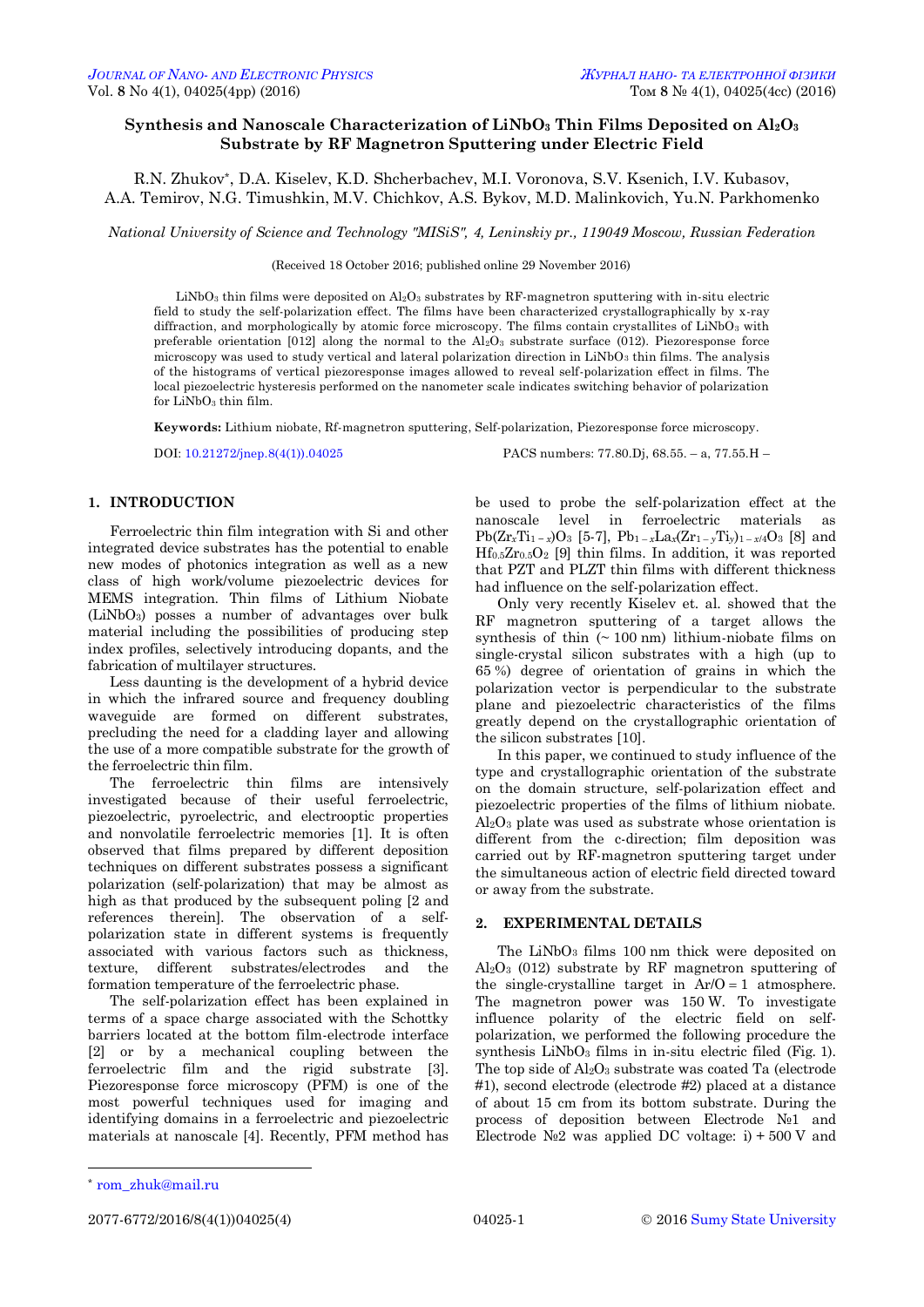ii) – 500 V, thus the electric field intensity was about 33-35 V/cm.

In next we called a samples synthesized in positive electric field as "LiNbO3/Al2O3-@plus" (positive potential on electrode #1), in negative field "LiNbO3/Al2O3-@minus".



**Fig. 1** – Schematic representation deposition of lithium niobate thin film on  $Al_2O_3$  substrate under in-situ electric field

The phase composition of the films was determined by X-ray diffraction on diffractometer D8 Discover (Bruker-AXS, Germany). The X-ray source used was a copper anode X-ray tube. To increase the intensity of monochromatization and collimation in the diffraction plane, we used a Göbel mirror. The width of the x-ray beam irradiated the samples was of 0.2 mm. Angular distribution of the diffracted beam was measured using Bruker LynxEye 1D detector. The measurements were performed in  $2\theta\omega$  geometry. Experimental data were analyzed using the EVA program (incorporated into the D8 Discover diffractometer software package) and ICDD PDF-2 database.

The surface morphology, and piezoelectric properties of the LiNbO<sup>3</sup> thin films were characterized by the piezoresponse force microscopy using commercial scanning probe microscopes MFP-3D (Asylum Research) with Asyelec Ti/Ir coated conductive probes (Asyelec-01, Asylum Research, USA). Vertical or out-of-plane PFM (OOP-PFM) and lateral/in-plane PFM (IP-PFM) images of the samples were obtained by applying AC voltage (3V peak-to-peak) with the frequency around 300 kHz.

## **3. RESULTS**

XRD diffraction pattern are shown in Fig. 2. To avoid a strong reflection (012) type from the substrate, the  $\omega$  start position were shifted for 2 $\degree$  from 2 $\theta$ 2 value.

It was found out that the both films contain crystallines of  $LiNbO<sub>3</sub>$  with preferable orientation [012] along the normal to the  $Al_2O_3$  substrate surface (012). However, in a case of @plus sample, the crystallines with planes of (110) type, which are parallel to the sample surface, are also revealed.

The surface morphology of the  $LiNbO<sub>3</sub>$  films synthesized on Al<sub>2</sub>O<sub>3</sub> substrate with external electric field shown in Fig. 3 (a, b). On the topographic images a well visualized two types grains: i) "big" grains with the lateral grain size of which ranged from 300 to 600 nm

and 40-80 nm in height and ii) "small" grain with 5 nm high and 50 nm in diameter.



**Fig.**  $2 - X$ -ray diffraction patterns of an as-grown  $LiNbO<sub>3</sub>$  on Al2O<sup>3</sup> substrate

From the statistical analysis of the topography the lithium niobate thin films found that its roughness  $(R<sub>ms</sub>)$  ~23 nm for sample LiNbO<sub>3</sub>/Al<sub>2</sub>O<sub>3</sub> - @plus and 8 nm for LiNbO3/Al2O<sup>3</sup> – @minus.

OOP-PFM and IP-PFM images obtained simultaneously with the topography image are shown in Fig. 3 (c-f) for both samples. As known, PFM can to use to characterize the polarization states in the ferroelectric materials.



**Fig.**  $3 - Topography$  (a, b), OOP-PFM (c, d) and IP-PFM (e, f) images of LiNbO3/Al2O<sup>3</sup> heterostructures

In addition, the "bright" and "dark" contrasts of grains on the OOP piezoresponse signal (Fig. 3 c, d), corresponding to a particular direction of the polarization vector, there is "zero" contrast, which corresponds to the presence of the non-ferroelectric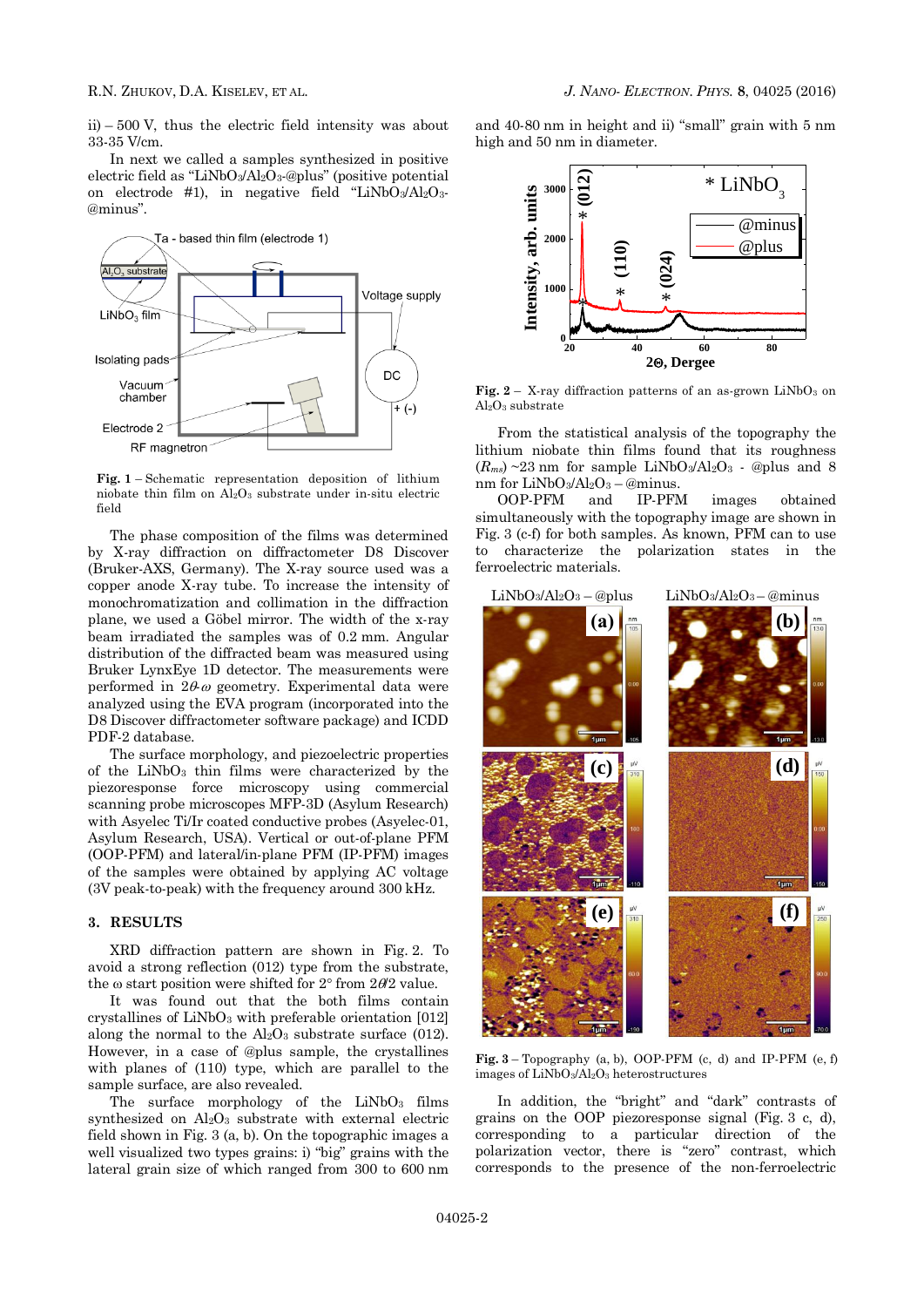SYNTHESIS AND NANOSCALE CHARACTERIZATION … *J. NANO- ELECTRON. PHYS.* **[8](#page-0-2)**, [04025](#page-0-2) [\(2016\)](#page-0-2)

particle, for example the secondary phase  $LiNb<sub>3</sub>O<sub>8</sub>$ , observed previously in sol-gel derived  $LiNbO<sub>3</sub>$  films [11] In our case, the maximum piezoelectric response (positive value a signal or "bright" contrast) observed in the film, which implies that the polarization vector in this area is directed toward the lower interface. In IP-PFM images (Fig. 3 e, f), we visualize the piezoresponse corresponding to the polarization direction in the plane of the film, which corresponds to the piezoelectric modulus d15. The good lateral piezoresponse signal was observed in sample  $LiNbO<sub>3</sub>/Al<sub>2</sub>O<sub>3</sub>$ -@plus, and these results correlate well with XRD data. Again, as an on OOP-PFM image in IP-PFM signal we not have contrast from "big" grain, that confirms non-ferroelectric nature this particles.

Fig. 4 shows the OOP-PFM histograms of  $LiNbO<sub>3</sub>$ films acquired from piezoelectric out-of-plane images in Fig. 3 (c, d) for two samples. As known, the piezohistograms are statistical distributions of the piezoelectric signal related to the domain configuration in a ferroelectric such as for out-of-plane polarization the vertical tip displacement is due to the effective *d*<sup>33</sup> piezoelectric coefficient. Thus, the observed peaks in these distribution curves are associated with the most probable domain configuration while the peak width is a measure of a number of domain states [8].



**Fig.** 4 – OOP-PFM histograms distribution of LiNbO<sub>3</sub>/Al<sub>2</sub>O<sub>3</sub>: curve  $1 - \text{LiNbO}_3/\text{Al}_2\text{O}_3 - \text{\&}$  plus, curve  $2 - \text{LiNbO}_3/\text{Al}_2\text{O}_3 -$ @minus

As can see from Fig. 4 (curve 1), for sample LiNbO3/Al2O3-@plus, the maximum of the OOP-PFM histogram of this distribution is shifted toward positive values of the piezoelectric response  $($   $\sim$  50 $)$ , which implies that the polarization vector in most ferroelectric active grains is directed toward the lower interface. In contrast, for sample LiNbO3/Al2O3-@minus the maximum slightly shifted to negative value  $(\sim -10)$ . The asymmetry of the distribution of the OOP-PFM signal is a manifestation of the so-called selfpolarization effect. The peaks "0" (zero piezoresponse) poses a signal from "non-ferroelectric" grains.

Finally, remnant loops have been performed on the samples. Hysteresis in PFM is fundamentally different than hysteresis in a macroscopic sample. Macroscopic hysteresis occurs due to the nucleation growth and interaction of multiple separated domains, while in PFM, nucleation of a single domain occurs under a sharp tip and PFM signal follows the development of domains at a single location. Here, the remnant piezoresponse has been measured in 30 ms after the removal of the DC pulse (duration 30 ms).



**Fig. 5** – Remnant piezoelectric hysteresis loops of the LiNbO3/Al2O<sup>3</sup>

An example of the resulting nanoscale piezoelectric hysteresis loops was measured in ferroelectric active areas of the both  $LiNbO<sub>3</sub>$  thin films by applying cycles of 80 V at the PFM tip, as shown in Fig. 5. The range of switching voltages was determined from the local piezoresponse hysteresis loops. The loop for sample  $LiNbO<sub>3</sub>/Al<sub>2</sub>O<sub>3</sub>$ -@plus is almost symmetrical and characterized the bigger remnant piezoelectric response (four times) compared with loop for  $LiNbO<sub>3</sub>/Al<sub>2</sub>O<sub>3</sub>$ -@minus. On the other hand the coercive voltage for the sample  $LiNbO<sub>3</sub>/Al<sub>2</sub>O<sub>3</sub>$ -@minus is more then sample synthesized in positive electric field. The remnant PFM signal displayed a ferroelectric character in the  $LiNbO<sub>3</sub>$ thin film. Thus, we can suppose that the local hysteresis loop is caused by local domain switching underneath the tip. In contrast, for "non-ferroelectric" grains observed no switching in OOP-PFM signal in the entire range of DC voltage.

#### **4. CONCLUSIONS**

In summary,  $LiNbO<sub>3</sub>$  ferroelectric films were grown on  $Al_2O_3$  substrate by RF-magnetron sputtering in insitu electrical field different polarity. The films contain crystallites of  $LiNbO<sub>3</sub>$  with preferable orientation [012] along the normal to the  $Al_2O_3$  substrate surface [012]  $(A<sub>2</sub>O<sub>3</sub>$  and  $LiNbO<sub>3</sub>$  have trigonal crystal system). Besides together with ferroelectric phase is formed nonferroelectric phase (as example  $LiNb<sub>3</sub>O<sub>8</sub>$  particles). Deposition of lithium niobate films on a sapphire substrate under the action of electric field has a significant impact on their domain structure and ferroelectric properties. PFM was used to study vertical and lateral polarization direction in LiNbO<sub>3</sub> thin films. The analysis of the histograms of vertical piezoresponse images allowed to reveal self-polarization effect in films. This effect is best shown for  $LiNbO<sub>3</sub>$  film deposited in positive electric field. By this means even at low electric field intensity  $( \sim 30$  V/cm) during the synthesis observed a significant difference in OOP-PFM and IP-PFM signals for different polarity of the electric field – the presence of a large domain ordering at a positive potential on the substrate, and the almost complete lack of order at negative. Also, the local hysteresis loops are significantly different for samples grown at different